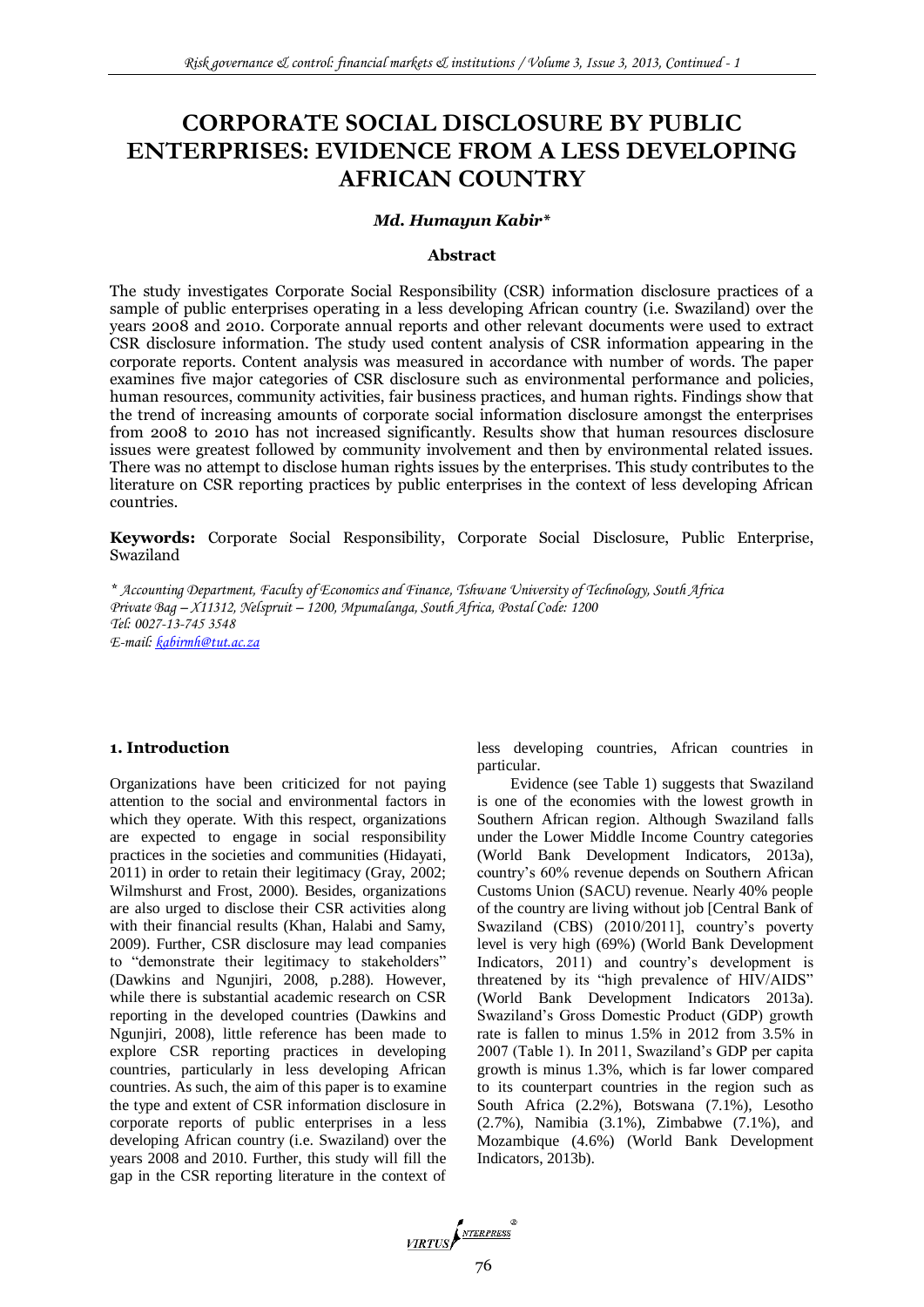| Year | <b>Botswana</b> | Lesotho | Mozambique | Namibia | South<br>Africa | <b>Swaziland</b> | Zimbabwe |
|------|-----------------|---------|------------|---------|-----------------|------------------|----------|
| 2005 | 1.6             | 2.7     | 8.7        | 2.5     | 5.3             | 2.5              | $-5.7$   |
| 2006 | 5.1             | 4.3     | 6.3        | 7.1     | 5.6             | 3.3              | $-3.5$   |
| 2007 | 8.9             | 4.7     | 7.3        | 5.4     | 5.5             | 3.5              | $-3.7$   |
| 2008 | 3.7             | 5.7     | 6.8        | 3.4     | 3.6             | 2.4              | $-17.7$  |
| 2009 | $-8.2$          | 3.6     | 6.3        | $-1.1$  | $-1.5$          | 1.3              | 6.0      |
| 2010 | 8.6             | 7.9     | 7.1        | 6.3     | 3.1             | 1.9              | 9.6      |
| 2011 | 6.1             | 3.7     | 7.3        | 5.7     | 3.5             | 0.3              | 9.4      |
| 2012 | 3.7             | 4.0     | 7.4        | 5.0     | 2.5             | $-1.5$           | 5.0      |

**Table 1**. GDP growth rate (percentage) of countries in Southern African region

*(Source: World Bank Development Indicators, 2013b)*

However, for social and economic development, Swaziland government established a number of Public Enterprises (PEs) after its independence in 1968 (Dlamini, 2005). PEs in Swaziland, employ thousands of Swazis (Thompson, 2009) and play a significant role in the socio-economic development (Ministry of Finance Swaziland, 2004). The era of globalization demands that companies should implement innovative ideas to solve the societal problems that derive from their business operations (Knez-Riedl, Mulej and Dyck, 2006). Therefore, the significance of PEs in the country's social development and their contributions to society cannot be overlooked. On the other hand, due to recent corporate failures in many parts of the world, it has been noticed that companies are addressing accountability, transparency and disclosure issues significantly (Gill, 2008). Owen (2008, p.248) stated that "all too often we are simply offered plausible interpretations of managerial motivations for disclosure with no attention paid as to how such disclosure may, or may not, promote transparency and accountability towards non-capital provider stakeholder groups". Further, companies are increasingly paying attention to their commitment to CSR issues by disclosing CSR information (see Brammer and Pavelin, 2004). Thus, this study aims to achieve the following two objectives:

- First, the study attempts to address CSR issues that are disclosed in the corporate reports of PEs in Swaziland.

- Secondly, the study examines the extent to which CSR information disclosures are being reported in the corporate reports of PEs in Swaziland.

In the next sections, the study provides a theoretical framework which explains the different perspectives relating to CSR and its reporting. Then, a brief summary of Swaziland with regard to CSR and CSR regulation in the country is provided. This is followed by the research methodology adopted in this study. The results are then presented and the findings discussed, with appropriate recommendations made.

#### **2. Literature review**

Literature highlights the theoretical concept of CSR and CSR reporting.

#### *2.1 Corporate social responsibility (CSR)*

With regard to CSR activities, firm "engages in actions that appear to further some social good, beyond the interests of the firm and that which is required by law" (McWilliams, Siegel and Wright, 2006, p.1). Business organizations should have some kind of social agreements with societies to continue their operations (O'Donavan, 2002). However, in order to engage in CSR practices, Carroll (1991) states that firms should have four types of responsibilities such as economic, legal, ethical, and philanthropic. According to Lantos (2002), there are three types of CSR:

Ethical CSR: It is morally mandatory and goes beyond fulfilling a firm's economic and legal obligations (p.206).

Altruistic CSR: It is a "fulfilment of an organization's philanthropic responsibilities" (contributing time and money to society in the form of voluntary service), "going beyond preventing possible harm (ethical CSR) to helping alleviate public welfare deficiencies, regardless of whether or not this will benefit the business itself" (p.206).

Strategic CSR: Strategic CSR is to "fulfil those philanthropic responsibilities which will benefit the firm through positive publicity and goodwill" (p.206). This responsibility involves undertaking "corporate community service activities that accomplish strategic business goals" (p.207).

Given the above, it implies that, like other business organizations, Swaziland PEs are also expected to be socially responsible and subsequently engage in CSR practices. Since Swaziland government established its PEs for socio-economic development (Dlamini, 2005), the PEs have some kind of social responsibilities to the community, society, and to its employees. In light of these concerns, this study examines the CSR activities of PEs in Swaziland.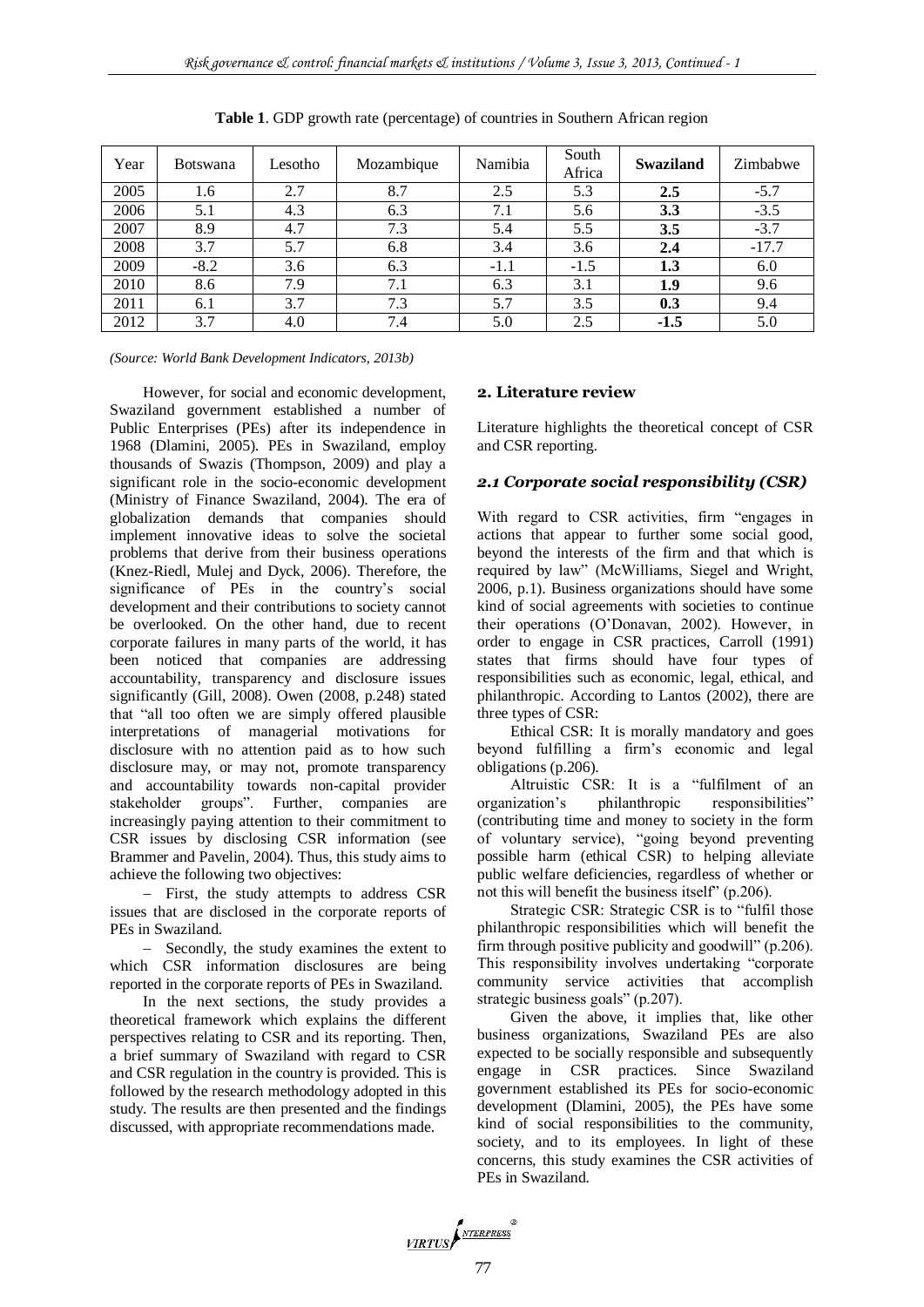#### *2.2 CSR disclosure*

CSR disclosure is a tool to communicate to stakeholders about social activities that are carried out by the business organizations and the impact of such activities in the society (Enviroreporting.com, 2009). In response to stakeholders' demands of disclosing CSR issues, different organizations use different forms of reporting. For instance, while a number of organizations disclose CSR information through triple bottom line reporting or Global Reporting Initiative (GRI) framework (Dawkins and

Ngunjiri, 2008; O'Dwyer, 2001), many organizations simply disclose CSR information in their annual reports (Hackston and Milne, 1996). However, the World Business Council for Sustainable Development (WBCSD) (2002) indicates that there are a number of potential internal and external benefits that may derive from CSR reporting. Further, Dawkins and Ngunjiri (2008, p.288) state that CSR reporting can play a significant role in the "corporate communication strategy". Table 2 shows a number of benefits of CSR reporting and roles of CSR reporting.

**Table 2.** Benefits and roles of CSR reporting

| Benefits of CSR reporting                                                                                                                                                                                                                                                                                                                                                                           | Roles of CSR reporting                                                                                                                                                                                                                                                                                                                                                                                         |  |  |
|-----------------------------------------------------------------------------------------------------------------------------------------------------------------------------------------------------------------------------------------------------------------------------------------------------------------------------------------------------------------------------------------------------|----------------------------------------------------------------------------------------------------------------------------------------------------------------------------------------------------------------------------------------------------------------------------------------------------------------------------------------------------------------------------------------------------------------|--|--|
| Transparency to stakeholders<br>Creating financial value<br>Enhancing reputation<br>Continues improvement<br>Improving management systems<br>Risk awareness<br>Encouraging innovation<br>Raising awareness, motivating and aligning<br>staff, and attracting talent<br>Attracting long term capital and favourable<br>financing conditions<br>Maintaining licence to operate<br>(WBCSD, 2002, p.15) | Inform stakeholders about the intentions of the<br>company to enhance its social performance.<br>Attempt to influence stakeholders' perceptions<br>about certain events.<br>Direct attention away from negative events by<br>-<br>emphasizing positive actions.<br>Try to influence stakeholders' expectations<br>about corporate behavior.<br>(Lindblom, 1994, cited in Dawkins and Ngunjiri,<br>2008, p.288) |  |  |

#### **3. CSR in Swaziland**

In Swaziland, CSR practice is not very popular. There is a low level of awareness on CSR in Swaziland (Kabir and Akinnusi, 2012) which is the greatest challenge to sustainable development in the country. CSR practice in Swaziland is mainly dominated by few multinational corporations and large PEs. Only HIV/AIDS related issues (such as information available on sexually transmitted infections and voluntary counseling and testing facilities in the work place) are common practice by most enterprises in Swaziland. However, Civil Society Organizations (CSOs) are also playing an important role in community and social development in Swaziland. They work with government and private sectors and involve in many activities such as agriculture, social welfare, disaster management, food security, health, HIV/AIDS, water and sanitation, environment,

human rights, civic education, and economic empowerment (Coordinating Assembly of Non-Governmental Organizations, 2006). Nearly half of the country's population received several services by CSOs operating in Swaziland (Masilela, 2009).

#### *3.1 CSR regulations in Swaziland*

In Swaziland, there is no mandatory CSR regulation. However, public and private sectors in the country are encouraged to be socially responsible by a range of voluntary CSR related regulations that are opted by the government. Besides the local regulations, Swaziland is also influenced by a number of international CSR related regulatory frameworks. Table 3 shows examples of CSR related local and international standards and guidelines in Swaziland (but are not limited to).

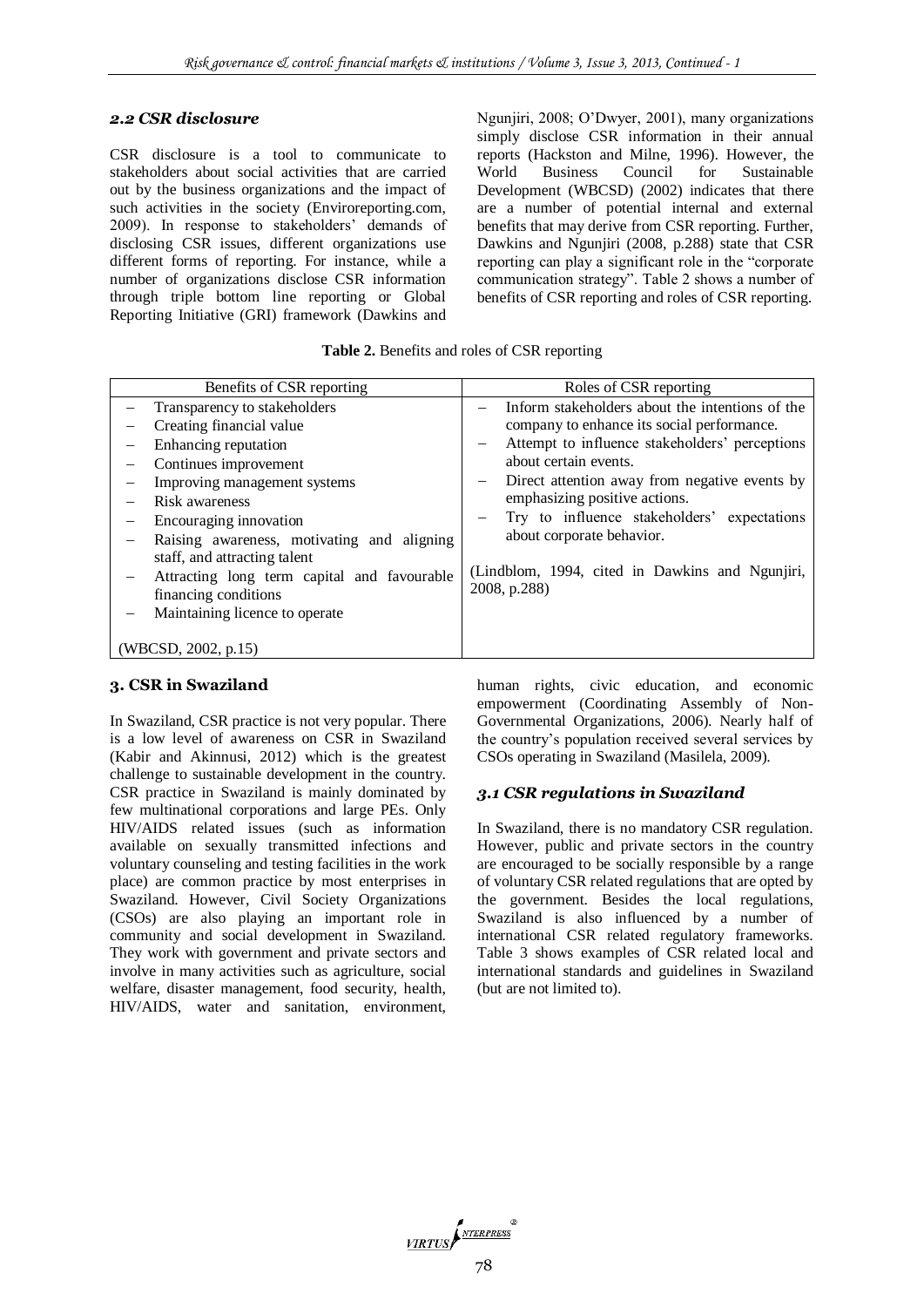| Local Regulation                                                                                                                                                                                                                                                                                                                                                      | <b>International Regulation</b>                                                                                                                                                                                                                                                          |
|-----------------------------------------------------------------------------------------------------------------------------------------------------------------------------------------------------------------------------------------------------------------------------------------------------------------------------------------------------------------------|------------------------------------------------------------------------------------------------------------------------------------------------------------------------------------------------------------------------------------------------------------------------------------------|
| The Industrial Relations Act 2005 (Amended)<br>The Employment Act 1997 (Amended)<br>The Codes of Good Practice Act 2005<br>The Occupational Safety and Health Act 2001<br>The Worksmens Compensation Act 1983<br>The Environment Management Act 2002<br>The Wages Act 1964<br>The Water Act 2003<br>The Flora Protection Act 2001<br>The Forest Preservation Act 1910 | Labor<br>Organization<br>International<br>(ILO)<br>standards<br>International Organization for Standardization<br>$\qquad \qquad -$<br>$(ISO)$ 9001 (Quality)<br>ISO 14001 (Environment)<br>—<br>ISO 22000 (Food Safety)<br>-<br>OHSAS 18001 (Health and Safety)<br>AMS 16001 (HIV/AIDS) |

**Table 3.** Local and International CSR related Regulatory Frameworks in Swaziland

*(Source: Author's own compilation)*

# **4. Methodology**

In order to obtain CSR disclosure information, the study analyzed two years corporate annual reports (2008 and 2010) and other relevant documents (e.g. newsletters, magazines) of 15 major PEs in Swaziland. For CSR disclosure analysis, annual reports have been used in a number of earlier studies (see Khan et al., 2011; Islam and Deegan, 2008; Ratanajongkol, Davey and Low, 2006). In addition, the study also collected information from companies' websites. It is worthy of note that many PEs don't produce annual reports. As such, this study could not obtain a number of annual reports of all selected enterprises. At present, there are 39 PEs in Swaziland (Weekend Observer, 2011). The study selected 15 PEs based on their size, performance, and structure. Further, the selected 15 PEs are the largest and most important PEs in Swaziland as they play a key role in the development of national infrastructure and employ a large number of employees working across the PEs. See the appendix for the list of 15 PEs.

### *4.1 Measurement of social responsibility disclosure*

In consistence with previous CSR disclosure studies (for example, Khan et al., 2011; Raman, 2006; Hackston and Milne, 1996; Gray, Kouhy and Lavers, 1995a), this study used content analysis to measure the CSR information that appeared in the annual reports, newsletters, magazines, and websites. For measuring the contents (units of analysis), different units of measure have been employed in CSR reporting literature such as number of words (see Islam and Deegan, 2008; Ratanajongkol et al., 2006; Zeghal and Ahmed, 1990), number of sentences (see Hackston and Milne, 1996), number of pages (see Gray et al., 1995a) number of lines (see Raman, 2006) and presence or absence (see Khan et al., 2011). Since there is no particular type of measures existing in the literature, this study measured the amount of CSR information disclosure by using the number of words.

Finally, in order to identify CSR disclosure, the study examined following five major CSR areas (themes) which are found in the literature (see GRI, 2011; Ratanajongkol et al., 2006; Hackston and Milne, 1996; Gray et al., 1995a; Zadek, Pruzan and Evans, 1997, cited in Glautier and Underdown, 2001):

- Environmental performance and policies,
- Human resources issues,
- Community activities,
- Fair business practices, and
- Human rights issues.

## **5. Findings and discussion**

As indicated earlier that, in this study, the number of words is used to measure the extent of CSR disclosure. According to total number of words, Table 4 shows that human resources disclosure is the highest overall category of disclosure. Finding indicates that human resources issues are an important disclosure item to all enterprises. It is consistent with other studies (see Guthrie and Matthews, 1985; Zeghal and Ahmed, 1990; Gray et al., 1995b; Hackston and Milne, 1996; Tsang, 1998; Ratanajongkol et al., 2006). With regard to employee related information disclosure, Roberts (1991, in Williams and Adams, 2013, p.452) stated that this disclosure "tends to exhibit country-specific patterns, suggesting that such information may be provided in response to country-specific pressures". However, findings show that within the areas of human resources, labour/management relations issues were not disclosed by the enterprises; other issues (e.g. employee training and education, fringe benefits, and health and safety in the work place) were disclosed (Table 4).

Community activities disclosure is the second highest disclosure. The possible reason is that "community activities attract public attention and can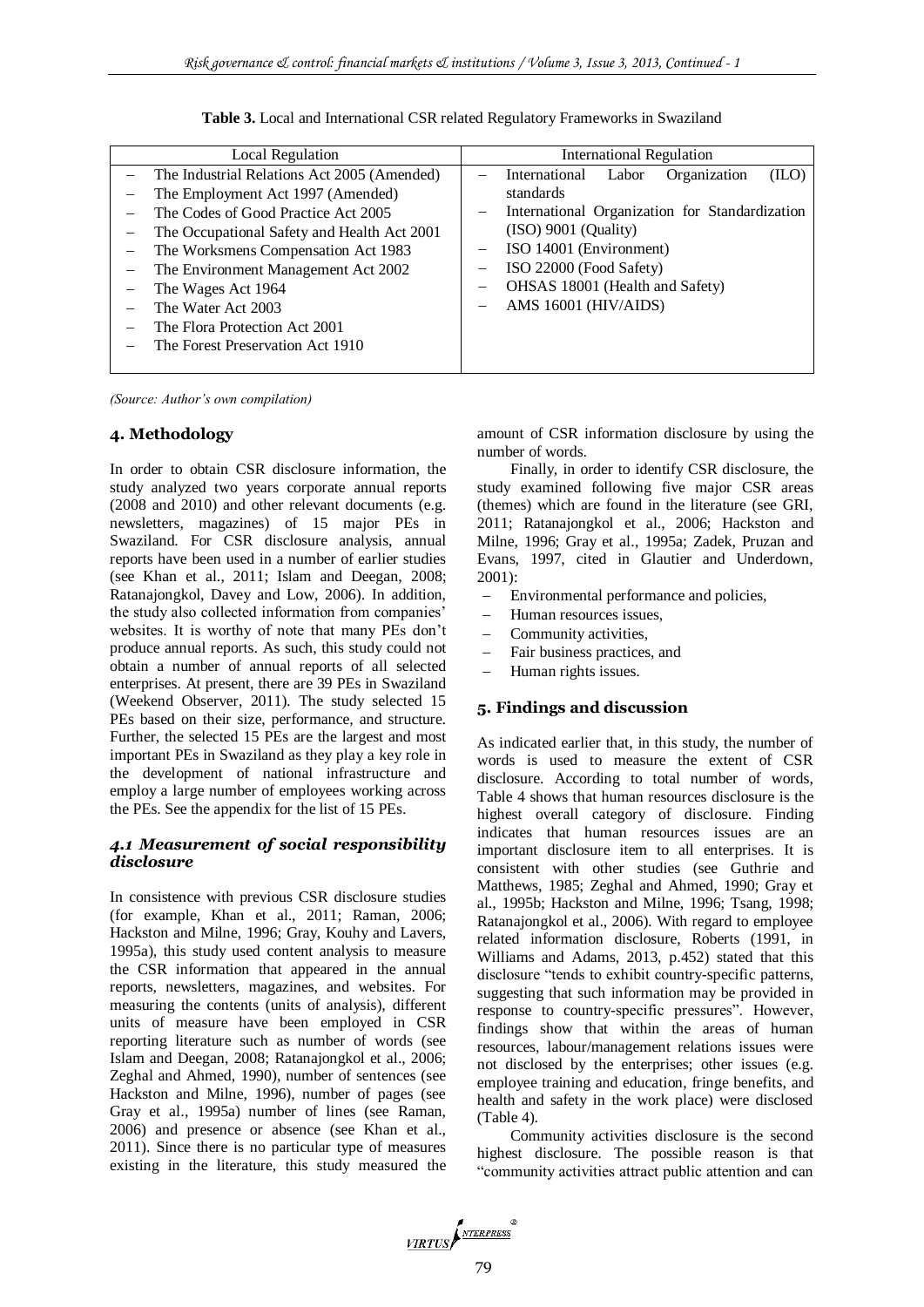be readily verified by outside parties" (Tsang, 1998, p.629). It asserts that companies are contributing their own money and time to their respective societies and communities for community development activities and subsequently informing such activities to stakeholders through CSR disclosure. From the socioeconomic perspective, this philanthropic responsibility is highly appreciable since government of a country alone cannot contribute to all socioeconomic development of the country. Nelson Mandela (South African first democratic president) stated that "Government cannot by itself meet these socio-economic challenges. The private sector, nongovernmental organizations and ordinary people have to make their contribution" (cited in Trialogue, 2008, p.33).

| <b>Table 4.</b> CSR disclosure in details by the PEs $(n = 15)$ |  |  |  |  |  |
|-----------------------------------------------------------------|--|--|--|--|--|
|-----------------------------------------------------------------|--|--|--|--|--|

| <b>CSR</b> Areas                                                             | 2008        | 2010        |
|------------------------------------------------------------------------------|-------------|-------------|
|                                                                              | (in Words)  | (in Words)  |
| <b>Environmental performance and policies disclosure:</b>                    | 804         | <b>1049</b> |
| Fire extinguisher and fire exits;                                            | 75(8)       | 92(10)      |
| Protective clothing;                                                         | 61(7)       | 73(8)       |
| Internal safety warnings/laws;                                               | 125(10)     | 143(12)     |
| Safety training programmes;                                                  | 58(4)       | 77(5)       |
| First-aid-kit;                                                               | 92(9)       | 108(11)     |
| Stop littering warnings/facilities;                                          | 13(1)       | 2I(2)       |
| Air pollution control;                                                       | Nil         | 19(2)       |
| Energy saving conservation policies;                                         | 5I(4)       | 88(6)       |
| Environmental educational programmes;                                        | 54(5)       | 73(7)       |
| Clean-up-campaign programmes;                                                | 275(9)      | 355(12)     |
| Human resources issues disclosure:                                           | <b>1190</b> | 1305        |
| Labour/Management relations (nil);                                           | Nil         | Nil         |
| Employee training and education;                                             | 640(15)     | 720(15)     |
| Employee fringe benefits;                                                    | 445(15)     | 459(15)     |
| Employee health and safety in the work place;                                | 105(4)      | 126(5)      |
| <b>Community activities disclosure:</b>                                      | 1030        | 1261        |
| Donations of cash, products or employee services to support community        | 345(10)     | 410(12)     |
| activities, events, organizations, and education;                            |             |             |
| Part-time employment of students;                                            | 105(7)      | 125(9)      |
| Supporting community public health projects;                                 | 165(11)     | 189(13)     |
| Preserving Swazi cultural heritage (e.g. observing Swazi national holidays); | 74(4)       | 96(5)       |
| Supporting religious activity;                                               |             |             |
| Community campaign about HIV/AIDS;                                           | Nil         | 33(2)       |
|                                                                              | 341(10)     | 408(13)     |
| Fair business practices disclosure:                                          |             |             |
| Equal opportunities;                                                         | 202         | 375         |
| Employment of women;                                                         | 78(5)       | 125(8)      |
| Equal remuneration for women and men;                                        | 77(6)       | 135(10)     |
| The use of clear English in legal terms and conditions with supplier and     | Nil         | Nil         |
| customers;                                                                   | 47(2)       | 115(4)      |
| Customer/consumer complaints issues;                                         |             |             |
| Human rights issues disclosure:                                              | Nil         | Nil         |
| Non-discrimination;                                                          | Nil         | <b>Nil</b>  |
| Freedom of association and collective bargaining;                            | Nil         | Nil         |
| Child labour;                                                                | Nil         | Nil         |
| Prevention of forced and compulsory labour;                                  | Nil         | Nil         |
| Security practices;                                                          | Nil         | Nil         |
| Indigenous rights;                                                           | Nil         | Nil         |
|                                                                              | Nil         | Nil         |

[Figures in parentheses are total number of companies disclosing CSR information]

 $\frac{\sqrt{VIRTUS}}{\sqrt{S}}$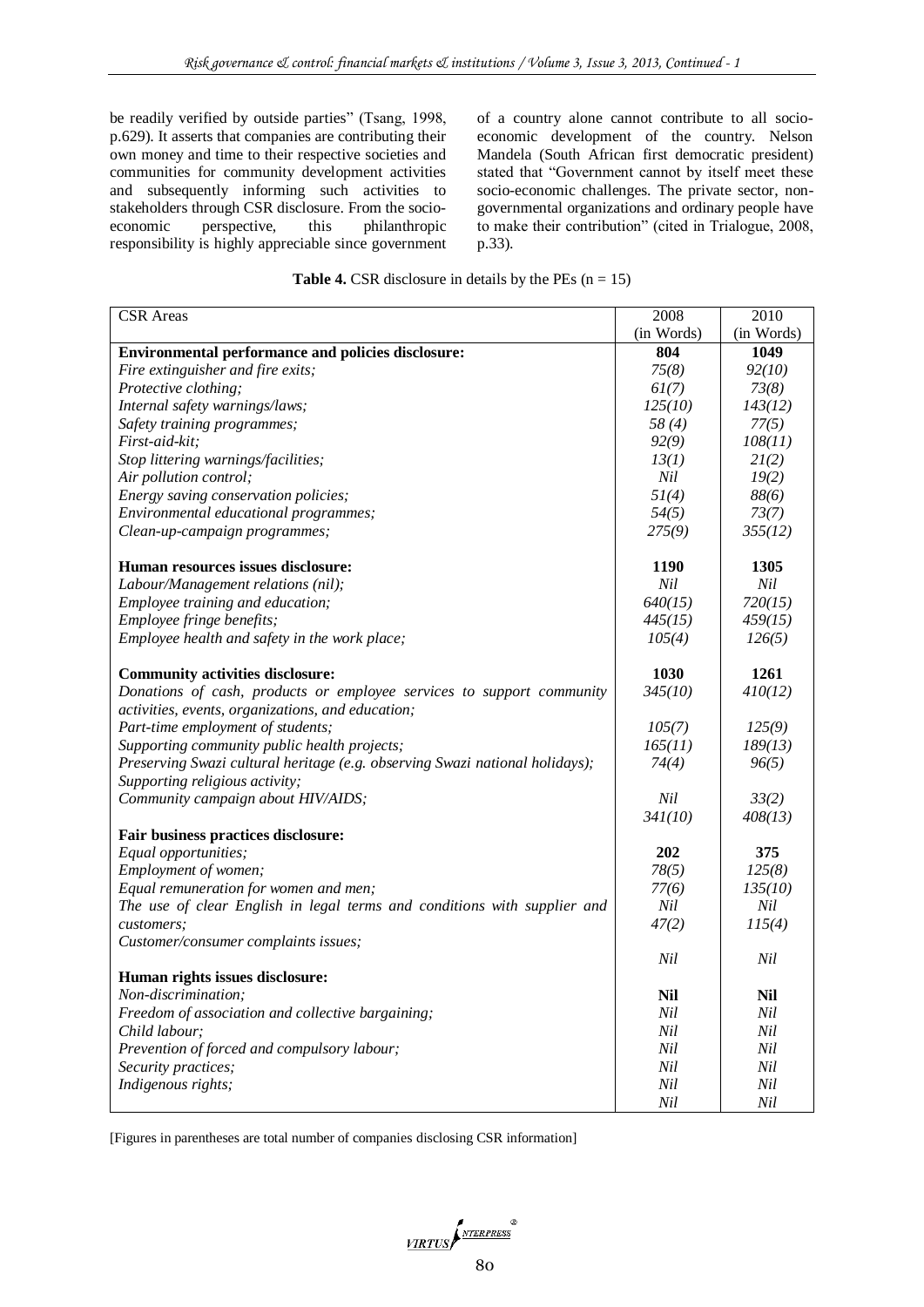Environmental performance and policies disclosure is the third most disclosed theme among the PEs (Table 4). Findings show that companies are not disclosing adequate information about the actions that they have taken or would like to take for protection and conservation of energy and environment from their business operations. It indicates that less attention to environmental practice has been paid by the PEs that led to less environmental disclosure. It is possible due to financial crisis facing the Swaziland government. Majority of the PEs in Swaziland rely on government subvention. The enterprises might not have received sufficient grants from the government in order to perform the environmental related activities. However, with regard to the environmental issues, Swaziland government has recently established a national enforcement agency called Swaziland Environmental Authority (SEA). The main aim of SEA is to ensure that environmental regulations of the country are implemented (SEA, 2005).

Fair business practices disclosure is the fourth ranked category of total CSR disclosure. Equal

opportunities, employment of women, equal remuneration for women and men, the use of clear English in legal terms and conditions with supplier and customers, and customer/consumer complaints issues were covered under the disclosure of fair business practices (Table 4).

Table 4 shows that no enterprise considered to disclose human rights issues. The main possible reason is that human rights disclosure is uncommon in developing and less developing countries because of less demand from stakeholders to disclose such issues. For instance, Khan et al. (2011) found a similar result in their Bangladeshi (a developing country) study. With this respect, a future study can investigate the motives for not disclosing human rights issues in the corporate reports. It should be noted that Swaziland's human rights record is very poor. Prohibitions on political activity and harassment of political activists, child labour, discrimination and violence against women, etc. are continued in Swaziland (Bureau of Democracy, Human Rights, and Labor, 2007).

#### **Figure 1.** CSR total disclosure (in Words)



Although Figure 1 indicates that the PEs have shown an increasing trend of CSR disclosure from 2008 to 2010 (increased by 24%), total number of words did not increase significantly compared to other findings (see Ratanajongkol et al., 2006). A possible reason is that enterprises might not have paid enough attention on social aspects during 2008 and 2010 due to that fact Swaziland was also affected by the global financial crisis of  $2007 - 2009$ . As such, a future study can be conducted to examine CSR reporting performance prior and after the financial crisis.

## **6. Conclusions and recommendations**

This study explored CSR information disclosure practices by 15 major PEs in Swaziland from 2008 to 2010 based on five areas of CSR such as environmental performance and policies, human resources, community activities, fair business practices, and human rights. Results show that while no enterprise disclosed 'human rights' issues, 'human resources' disclosure dominates the total CSR disclosures over the years 2008 and 2010 in according to total number of words.

The overall findings regarding CSR reporting practices by Swaziland PEs is not impressive. The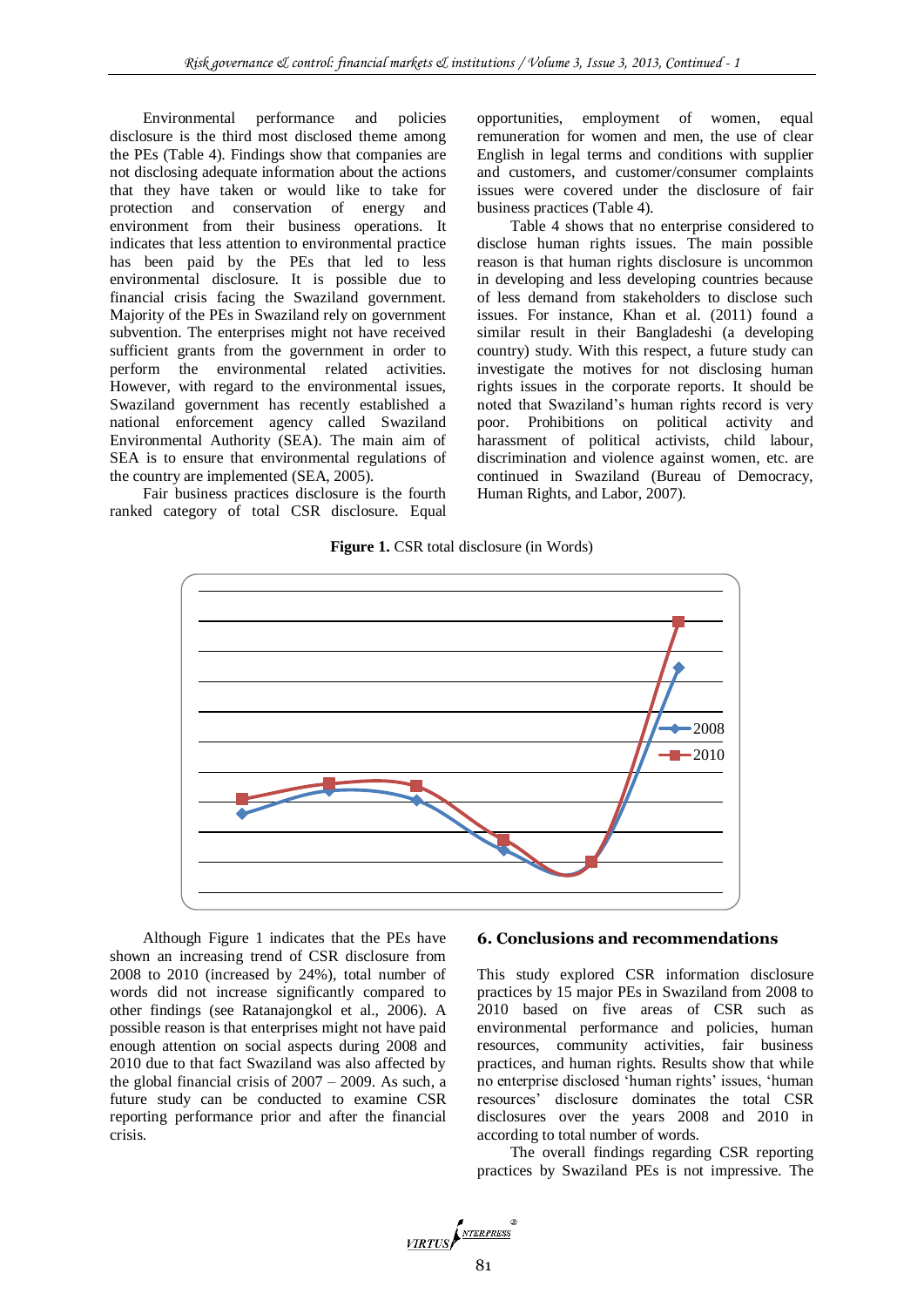study found a scanty CSR disclosure performance by the enterprises. It implies that there is a lack of awareness of CSR reporting practices within the PEs in Swaziland. This finding is consistent with a prior study by Kabir and Akinnusi (2012, p.168) where they reported that CSR disclosure practice in Swaziland "is still in the embryonic stage of development" though their survey was related to manufacturing industry across the country.

Based on the findings (i.e. poor CSR reporting performance) and due to the globalization, the study recommends that it is imperative for Swaziland government to establish such a culture where the public and private enterprises could be motivated for greater CSR disclosure. The study made a significant contribution to the literature on CSR reporting practices by public enterprises in the context of less developing countries. This study will therefore encourage more study to examine the level of CSR reporting practices by PEs in other developing and less developing countries, particularly in the African context.

The main limitation of the study is that this study only examined 15 PEs out of 39. Therefore, a further research is needed to focus on a much larger sample that might be able to deliver more findings on CSR disclosure in Swaziland. The other limitation is that this study did not examine one of the major dimensions of CSR reporting, for example, economic dimension. Future study can explore economic reporting performance by Swaziland PEs, thus allowing the exploration of the role of other contextual factors operating in the socio-political life of the nation.

#### **References**

- 1. Brammer, S. and Pavelin, S. (2004), "Voluntary social disclosures by large UK companies", *Business Ethics: A European Review*, Vol. 13, No. 2/3, pp. 86-99.
- 2. Bureau of Democracy, Human Rights, and Labor (2007), "Swaziland, Bureau of Democracy, Human Rights, and Labor", March, Available at: http://www.state.gov/g/drl/rls/hrrpt/2006/78760.htm. (Accessed on  $5<sup>th</sup>$  December, 2009).
- 3. Carroll, A. B. (1991), "The Pyramid of Corporate Social Responsibility: Toward the Moral Management of Organizational Stakeholders", *Business Horizons*, Vol. 34, No. 4, July-Aug, pp. 39-48.
- 4. Coordinating Assembly of Non-Governmental Organizations (2006), "Community Development handbook", CANGO, Mbabane, Swaziland.
- 5. Central Bank of Swaziland (2010/2011), "Annual Report 2010/2011"*,* Central Bank of Swaziland, Mbabane.
- 6. Dawkins, C. and Ngunjiri, F. W. (2008), "Corporate Social Responsibility Reporting in South Africa – A Descriptive and Comparative Analysis", *Journal of Business Communication*, Vol. 45, No. 3, July, pp. 286-307.
- 7. Dlamini, M. P. (2005), "Public Enterprises and the Challenges of Privatization in Swaziland", *African*

*Journal of Public Administration and Management*, Vol. XVI, No. 2, pp. 29-49.

- 8. Enviroreporting.com (2009), "Development of sustainability guidelines for agriculture sector is progressing", Available at: http://www.enviroreporting.com. (Accessed on 30<sup>th</sup> January, 2009).
- 9. Gill, A. (2008), "Corporate Governance as Social Responsibility: A Research Agenda", *Berkeley Journal of International Law*, Vol. 26, No. 2, pp. 452–478.
- 10. Glautier, M.W. and Underdown, B. (2001), "Social Accounting', in Glautier, M.W. and Underdown, B. (Eds.), *Accounting Theory and Practice*, 7<sup>th</sup> edition, Financial Times and Pitman, London.
- 11. Global Reporting Initiative (2011), "Sustainability Reporting Guidelines", Version 3.1, GRI, Amsterdam, Available at: www.globalreporting.org.
- 12. Gray, O. D. (2002), "Environment disclosures in the annual report: extending the applicability and predictive power of legitimacy theory", *Accounting, Auditing and Accountability Journal,* Vol. 15, No. 3, pp. 344-371.
- 13. Gray, R., Kouhy, R. and Lavers, S. (1995a), "Methodological themes: constructing a research database of social and environmental reporting by UK companies", *Accounting, Auditing and Accountability Journal,* Vol. 8, No. 2, pp. 78-101.
- 14. Gray, R., Kouhy, R. and Lavers, S. (1995b), "Corporate social and environmental reporting: a review and a longitudinal study of UK disclosure", *Accounting, Auditing and Accountability Journal,* Vol. 8, No. 2, pp. 47-77.
- 15. Guthrie, J. and Matthews, M. R. (1985), "Corporate social reporting in Australasia", *Research in Corporate Social Performance and Policy*, Vol. 7, pp. 251-277.
- 16. Hackston, D. and Milne, M. J. (1996), "Some determinants of social and environmental disclosures in New Zealand companies", *Accounting, Auditing & Accountability Journal,* Vol. 9, No. 1, pp. 77–108.
- 17. Hidayati, N. D. (2011), "Pattern of corporate social responsibility programs: a case study", *Social Responsibility Journal*, Vol. 7, No. 1, pp. 104-117.
- 18. Islam, M. A. and Deegan, C. (2008), "Motivations for an organisation within a developing country to report social responsibility information - Evidence from Bangladesh", *Accounting, Auditing & Accountability Journal*, Vol. 21, No 6, pp. 850-874.
- 19. Kabir, Md. H. and Akinnusi, D. (2012), "Corporate social and environmental accounting information reporting practices in Swaziland, *Social Responsibility Journal*, Vol. 8, No. 2, pp.156-173.
- 20. Khan, Md. H-U-Z, Halabi, A. K. and Samy, M. (2009), "Corporate social responsibility (CSR) reporting: a study of selected banking companies in Bangladesh", *Social Responsibility Journal*, Vol. 5, No. 3, pp. 344-357.
- 21. Khan, Md. H-U-Z., Islam, M. A., Kayeser, J. F. and Ahmed, K. (2011), "Corporate sustainability reporting of major commercial banks in line with GRI: Bangladesh evidence", *Social Responsibility Journal*, Vol. 7 No. 3, pp. 347-362.
- 22. Knez-Riedl, J., Mulej, M. and Dyck, R. G. (2006), "Corporate social responsibility from the viewpoint of systems thinking", *Kybernetes*, Vol. 35, No. 3/4, pp. 441-460.

VIRTUS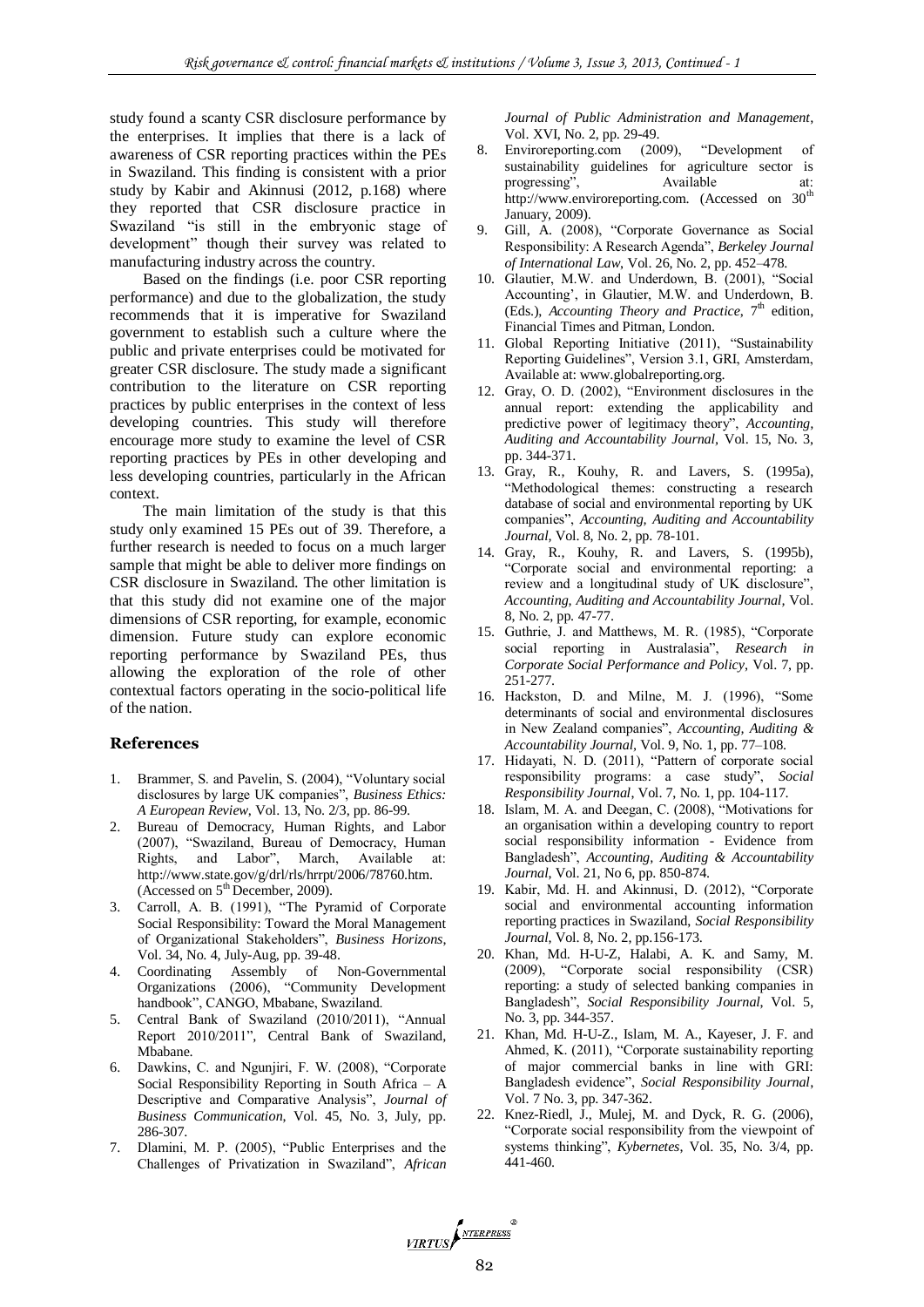- 23. Lantos, G. P. (2002), "The ethicality of altruistic corporate social responsibility", *Journal of Consumer Marketing*, Vol. 19, No. 3, pp. 205-230.
- 24. Masilela, C. (2009). "NGOs deliver services to 500,000 Swazis", Swazi Observer, Swaziland, November 25, 2009, p.15.
- 25. McWilliams, A., Siegel, D. S. and Wright, P. M. (2006), "Corporate social responsibility: Strategic Implications", *Journal of Management Studies,* Vol. 43, No. 1, pp. 1-18.
- 26. Ministry of Finance Swaziland (2004), "Privatization Policy for Swaziland", Ministry of Finance, Swaziland Government, Mbabane.
- 27. O'Donovan, G. (2002), "Environmental disclosures in the annual report: extending the applicability and predictive power of legitimacy theory", *Accounting, Auditing & Accountability Journal,* Vol. 15, No. 3, pp. 344-371.
- 28. O'Dwyer, B. (2001), "Corporate Environmental Reporting", *Accountancy Ireland*, Vol. 32, No. 3, pp. 18-19.
- 29. Owen, D. L. (2008), "Chronicles of wasted time? A personal reflection of the current state of, and future prospects for, social and environmental accounting research", *Accounting, Auditing & Accountability Journal*, Vol. 21, No. 2, pp. 240-267.
- 30. Raman, S. R. (2006), "Corporate social reporting in India – A view from the top', *Global Business Review*, Vol. 7, pp. 313 – 324.
- 31. Ratanajongkol, S., Davey, H. and Low, M. (2006), "Corporate social reporting in Thailand", *Qualitative Research in Accounting & Management*, Vol. 3, No. 1, pp. 67-83.
- 32. Swaziland Environmental Authority (2005), "Compendium of Environmental laws of Swaziland", Swaziland Environmental Authority, Ministry of Tourism, Environment and Communications, Mbabane.
- 33. Thompson, C.F. (2009), "Swaziland Business Year Book 2009", Christina Forsyth Thompson, Mbabane.
- 34. Trialogue (2008), "Corporate Social Investment in South Africa", The CSI Handbook,  $11<sup>th</sup>$  edition, Trialogue, Kenilworth, Cape Town.
- 35. Tsang, E. W .K. (1998), "A longitudinal study of corporate social reporting in Singapore: The case of the banking, food and beverages, and hotel industries", *Accounting, Auditing & Accountability Journal,* Vol. 11, No. 5, pp. 624-635.
- 36. Weekend Observer (2011), "Budget Speech 2011", Weekend Observer, Swaziland, 19-20 February, pp. 11-28.
- 37. Williams, S. J. and Adams, C. A. (2013), "Moral accounting? Employee disclosures from a stakeholder accountability perspective", *Accounting, Auditing & Accountability Journal,* Vol. 26, No. 3, pp. 449-495.
- 38. Wilmshurst, T. D. and Frost, G. R. (2000), "Corporate environmental reporting: A test of legitimacy theory", *Accounting, Auditing & Accountability Journal*, Vol. 13, No. 1, pp.10-26.
- 39. World Bank Development Indicators (2011), "Swaziland – Country Brief", Available at: http://data.worldbank.org/data-catalog/worlddevelopment-indicators/wdi-2011. (Accessed on 20<sup>th</sup> April, 2012).
- 40. World Bank Development Indicators (2013a),<br>
"Country at a Glance", Available at: a Glance", Available at: http://www.worldbank.org/en/country/Swaziland. (Accessed on  $3<sup>rd</sup>$  October, 2013).
- 41. World Bank Development Indicators (2013b), "World Bank Open Data", Available at: http://wdi.worldbank.org/table/1.1. (Accessed on 3rd October, 2013).
- 42. World Business Council for Sustainable Development (2002), "Sustainable Development Reporting: Striking the balance", WBCSD, December 2002, Available at: http://www.wbcsd.org.
- 43. Zeghal, D. and Ahmed, S. A. (1990), "Comparison of social responsibility information disclosure media used by Canadian firms", *Accounting, Auditing and Accountability Journal*, Vol. 3, No.1, pp. 38–53.